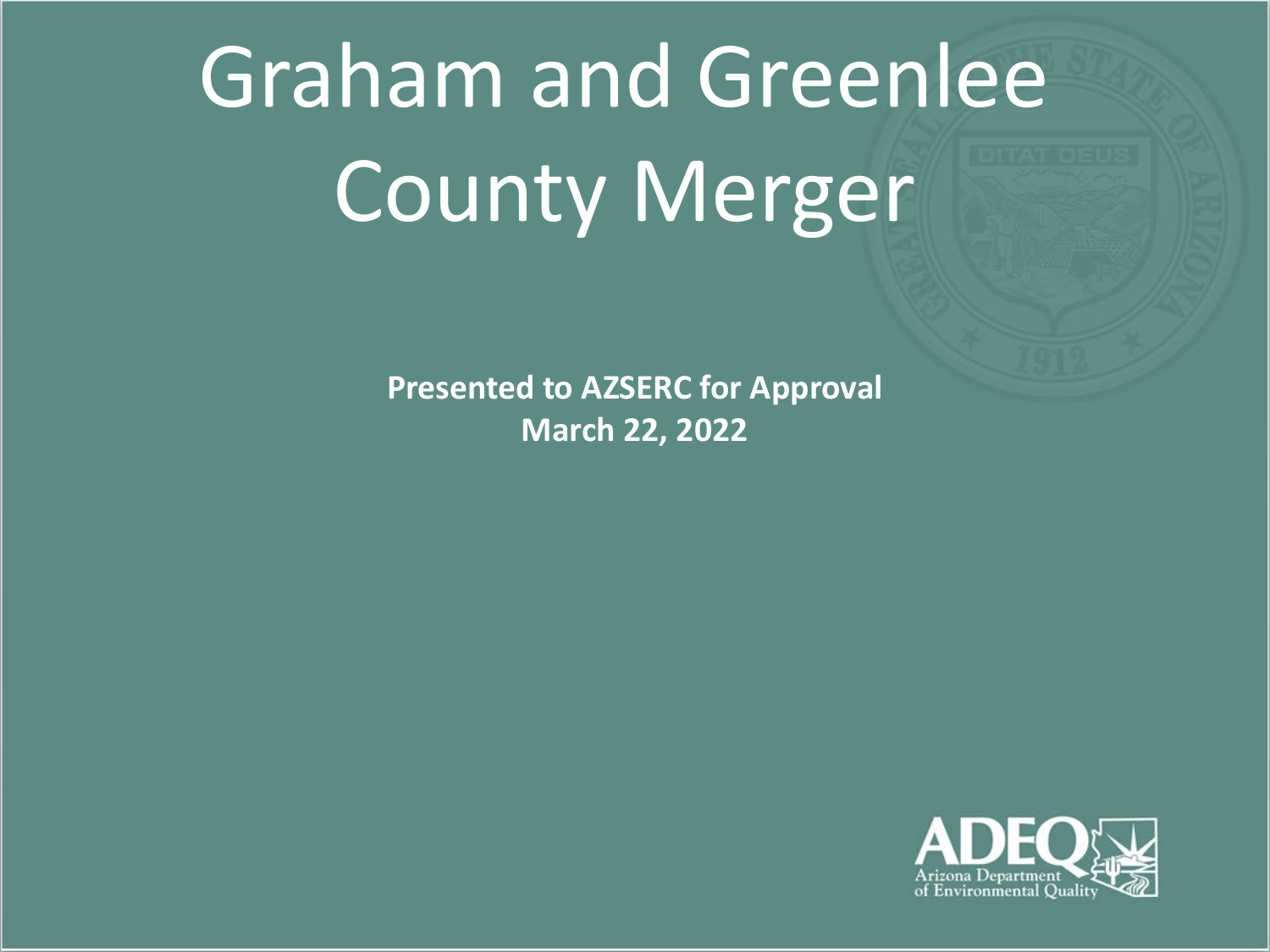### **OVERVIEW**



■ The Governor of each state designated a SERC that is responsible for implementing the Emergency Planning and Community Right to know act (EPCRA) provisions within its state. ADEQ was tasked with overseeing the SERC in 2015.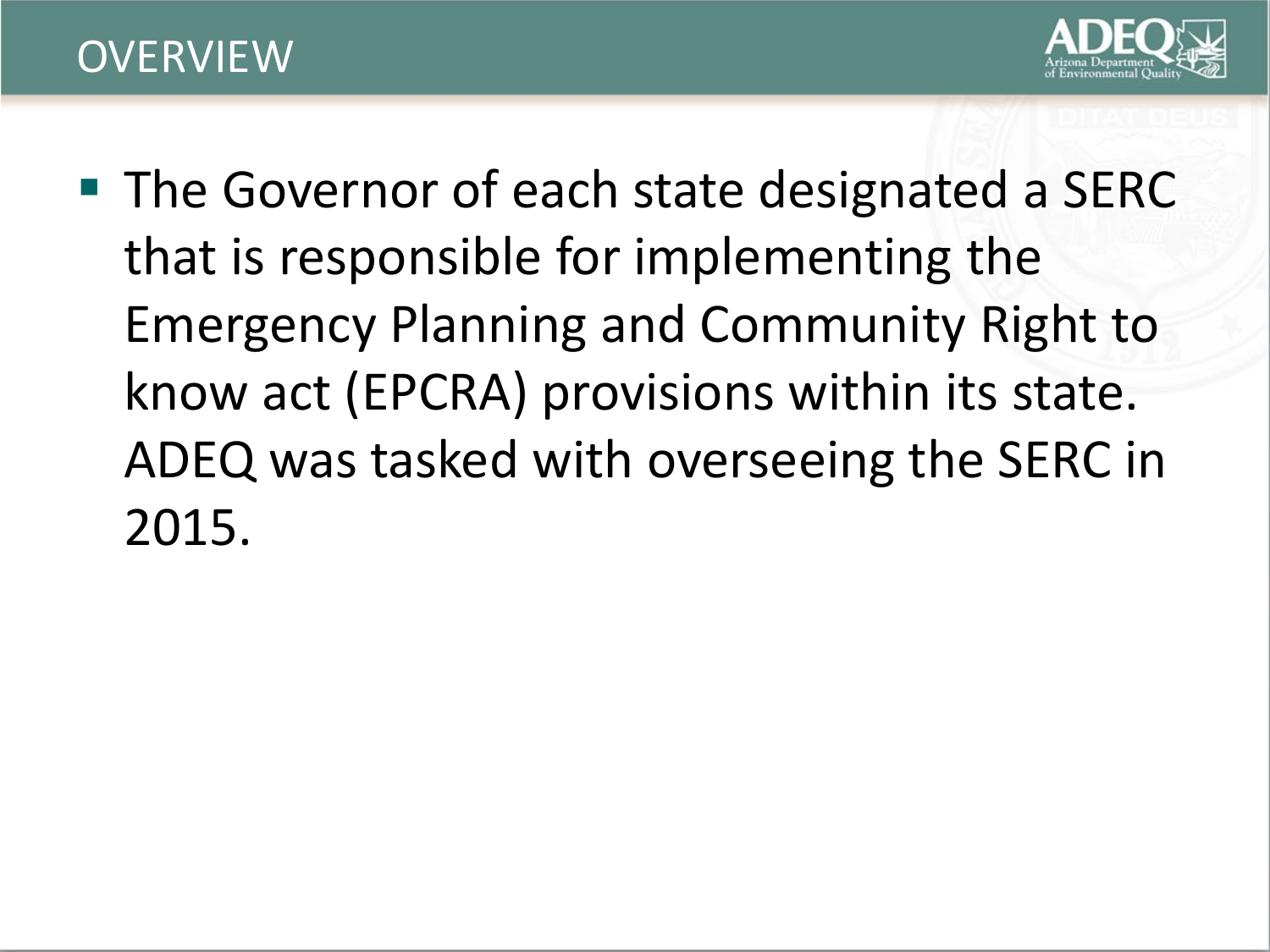## PURPOSE OF AN LEPC



#### The purpose of the LEPC is to

- Comply with section 303 of Title III
- LEPC authorities are:
	- USC Title 42 Section 11001 through 11005 Emergency Planning and Community Right-to-Know Act (EPCRA),
	- Code of Federal Regulations 40 CFR §§ 300 through 316,
	- Arizona Revised Statutes §§ 49-121 through 49-133 Community Right to Know Act & Hazardous Materials Emergency Response, and
	- Arizona Administrative Code Title 18 Environmental Quality, Chapter 18 Department of Environmental Quality- Emergency Planning and Hazardous Materials Training.
- Develop an emergency plan for its community to prepare for and respond to hazardous chemical emergencies/incidents.
- Review annually and exercise the emergency response plan biennially .
- Provide public access to reports collected under EPCRA, as well as the local emergency plan.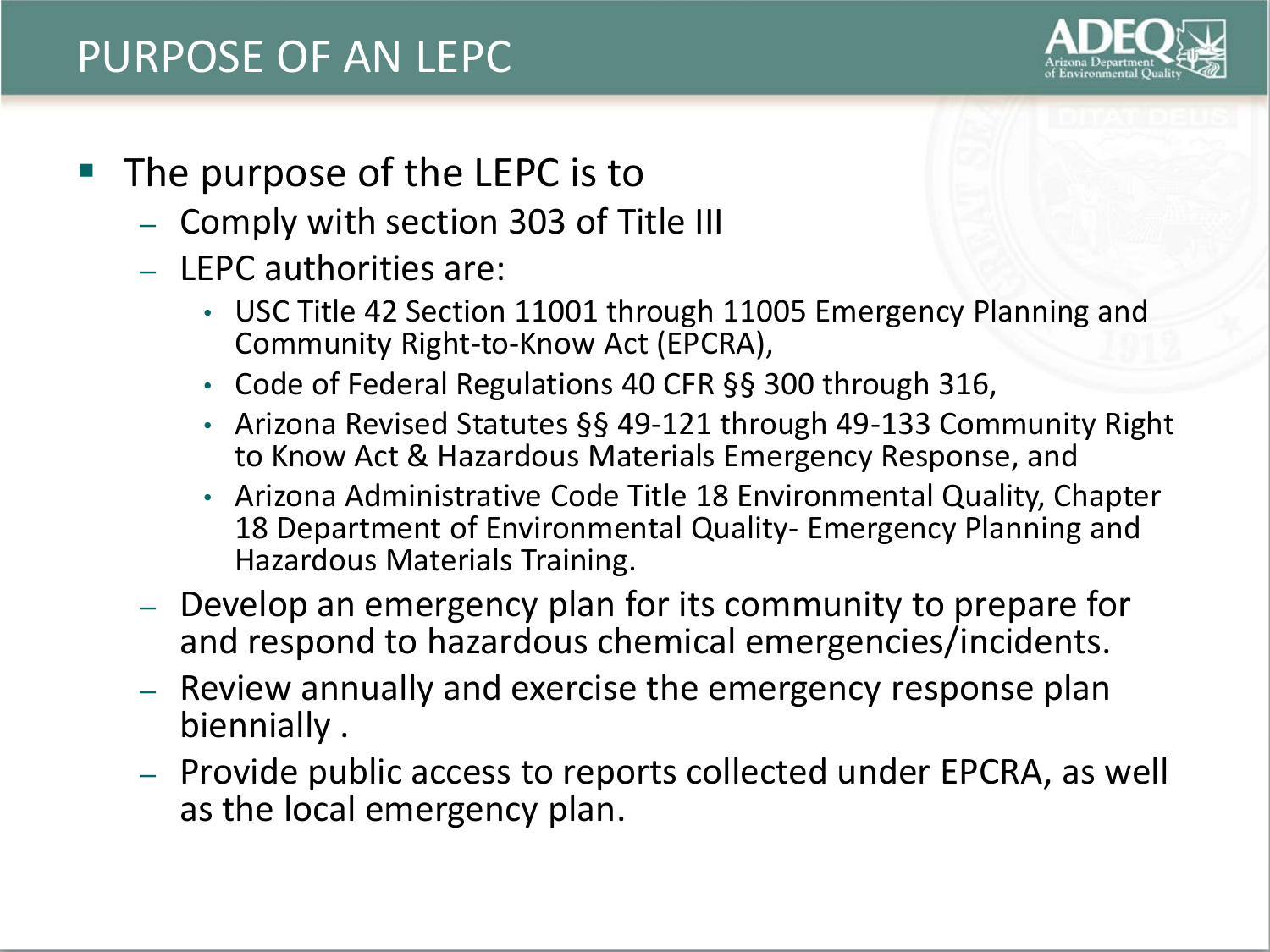

# **IF IS PROPOSED TO:**

- Merge Graham and Greenlee County LEPCs into one LEPC.
- Recommended name: Graham-Greenlee LEPC

\*Merger would provide a larger population to participate on the LEPC.

\*Allow coordinators to work together on compliance as a team.

\*LEPC compliance with requirements under EPCRA, Arizona Revised Statute and Arizona Administrative Code.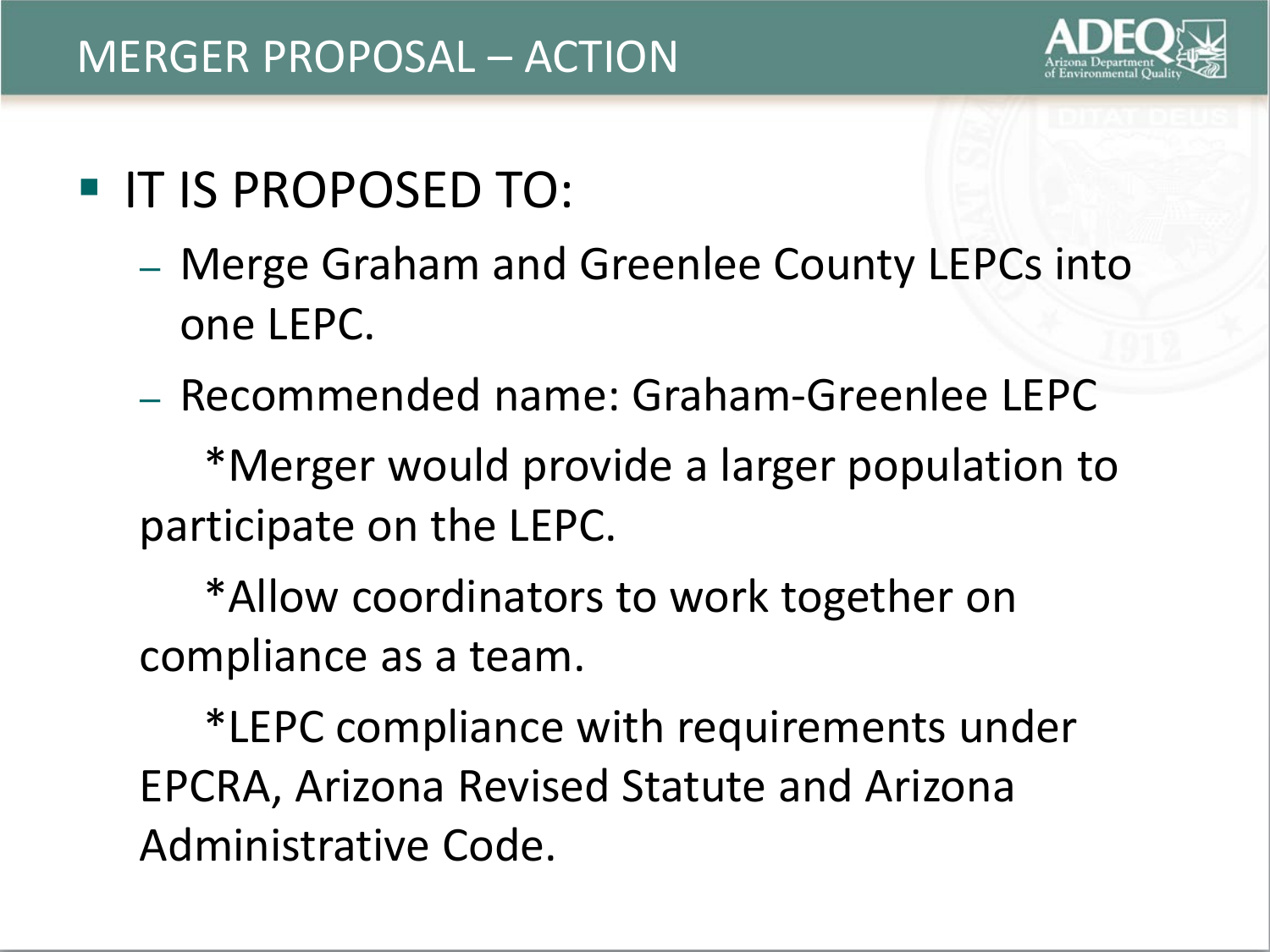

## New LEPC appointments:

**Group I: Elected State and Local Officials (A.R.S. 49 §124 B.)**

**John Howard**, Graham County Board of Supervisors

**Group II: Law Enforcement, Civil Defense, Firefighting, First Aid, Health, Local Environmental, Hospital and Transportation Personnel (A.R.S. 49 §124 B.)**

**Collin Fanning**, Graham County Emergency Management, (Chairperson)

**Steve Rutherford**, Greenlee County Emergency Management, (Vice-Chairperson)

**Brian Douglas**, Graham County Health Department

**Hayden Boyd**, Duncan Fire Department

**Group IV: Community Groups (HOAs, Faith Based Groups, Community Based Groups, etc.) (A.R.S. 49 §124 B.)**

**Brook Curley**, Graham County Chamber of Commerce

**Group V: Owners and Operators of facilities subject to the requirements of EPCRA (A.R.S. 49 §124 B.)**

**Chris West**, Freeport McMoran Morenci